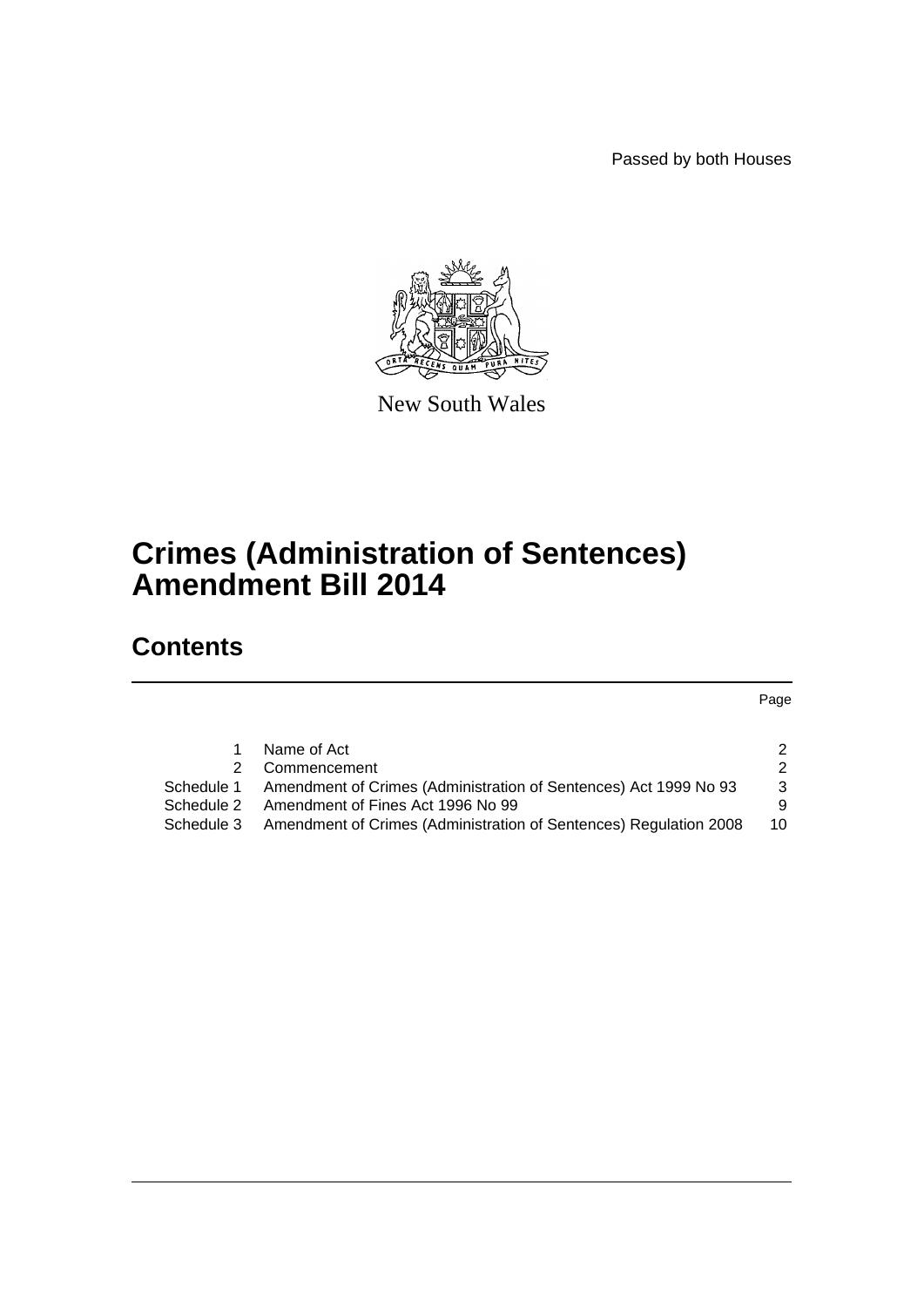*I certify that this public bill, which originated in the Legislative Assembly, has finally passed the Legislative Council and the Legislative Assembly of New South Wales.*

> *Clerk of the Legislative Assembly. Legislative Assembly, Sydney,* , 2014



New South Wales

# **Crimes (Administration of Sentences) Amendment Bill 2014**

Act No , 2014

An Act to make miscellaneous amendments to the *Crimes (Administration of Sentences) Act 1999* and the regulations under that Act and related amendments to the *Fines Act 1996*.

*I have examined this bill and find it to correspond in all respects with the bill as finally passed by both Houses.*

*Assistant Speaker of the Legislative Assembly.*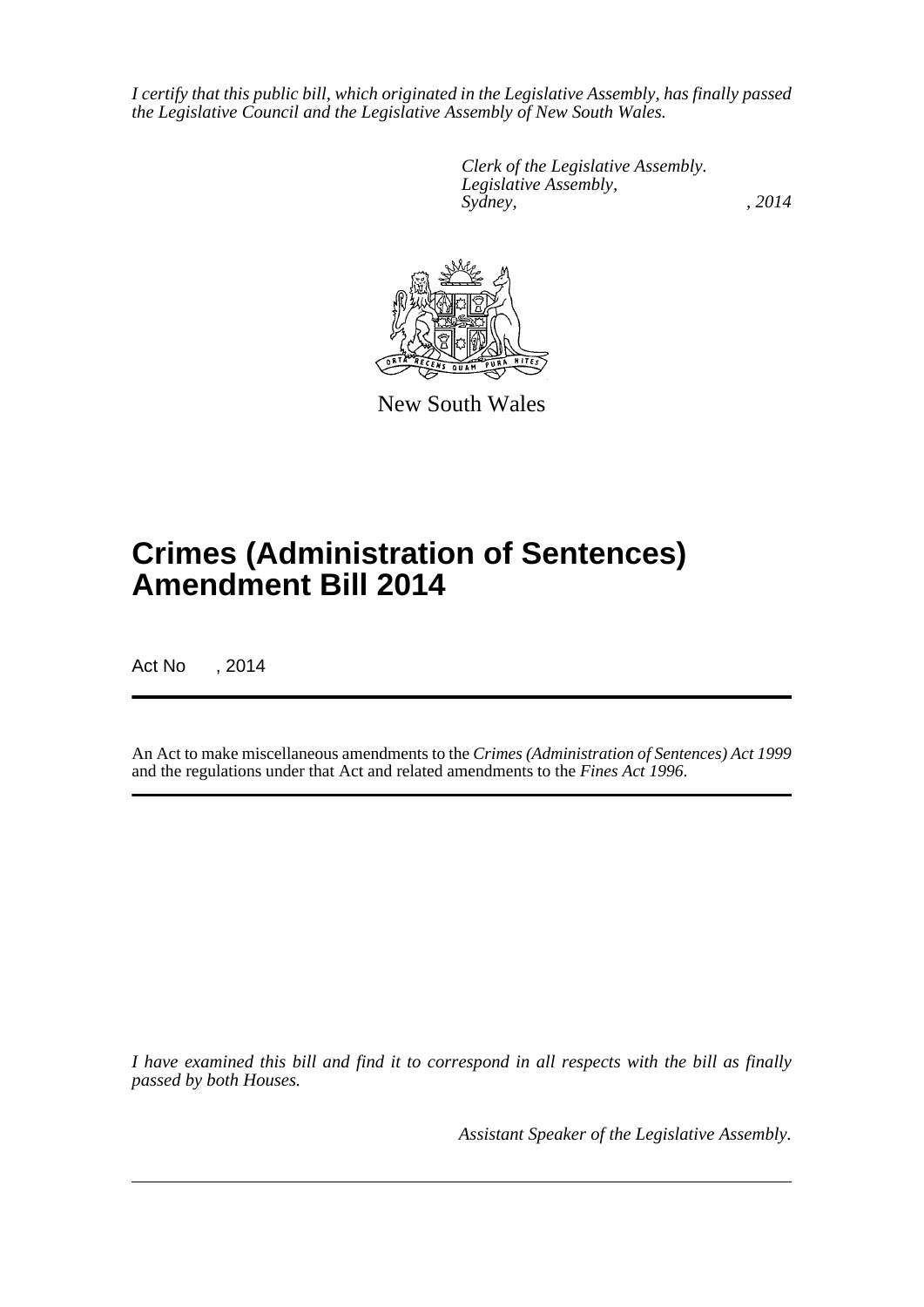# <span id="page-2-0"></span>**The Legislature of New South Wales enacts:**

# **1 Name of Act**

This Act is the *Crimes (Administration of Sentences) Amendment Act 2014*.

# <span id="page-2-1"></span>**2 Commencement**

This Act commences on a day or days to be appointed by proclamation.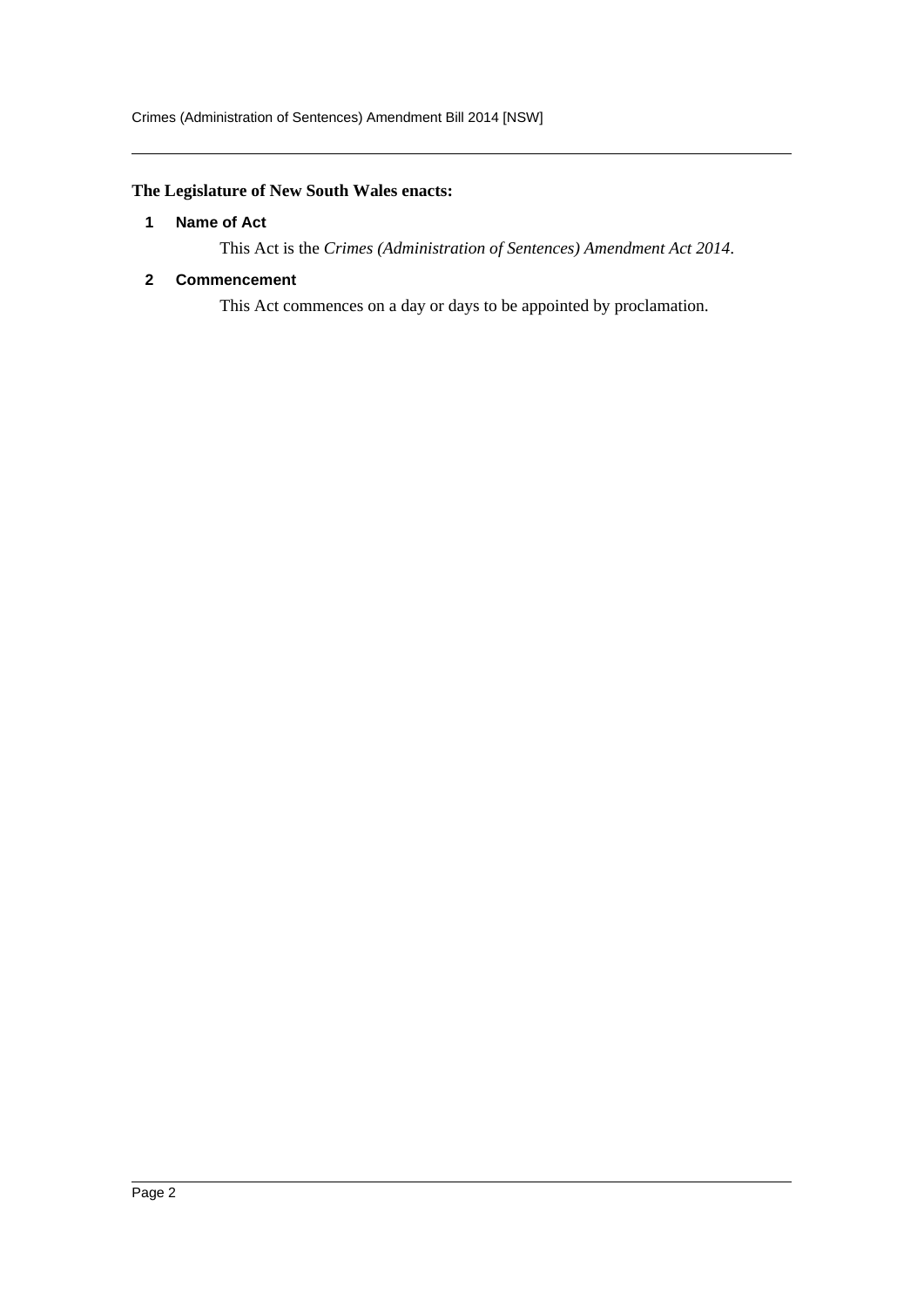# <span id="page-3-0"></span>**Schedule 1 Amendment of Crimes (Administration of Sentences) Act 1999 No 93**

# **[1] Section 7A**

Insert after section 7:

#### **7A Deductions from remuneration earned by inmates on external work release program**

- (1) Any remuneration earned by an inmate as a participant in an external work release program is to be paid by the employer to the Commissioner on behalf of the inmate.
- (2) The Commissioner may deduct from such remuneration an amount, calculated in accordance with the directions of the Minister, to contribute towards:
	- (a) the costs of administering the external work release program, and
	- (b) travel fares and other expenses relating to the inmate's participation in the external work release program, and
	- (c) the costs of the inmate's imprisonment during the period in which such remuneration is earned.
- (3) The Commissioner must cause a record to be kept of remuneration received and deductions made under this section.
- (4) In this section:

*external work release program* means a program provided under this Act which enables an eligible inmate to work in paid employment in the community during the inmate's sentence, in accordance with a local leave permit.

# **[2] Section 10 Segregated custody of inmates**

Omit "the association of the inmate with other inmates constitutes or is likely to constitute a threat to" from section 10 (1).

Insert instead "such segregation is necessary to secure".

# **[3] Section 76A Inmates' money**

Insert "the Commissioner or" after "received by" in section 76A (1) (c).

# **[4] Section 78B**

Insert after section 78A:

# **78B Recording of conversations made over cell call alarm systems**

- (1) Section 7 (1) of the *Surveillance Devices Act 2007* does not apply to the installation, use or maintenance of a listening device to record conversations made through a cell call alarm system in a correctional centre.
- (2) A *cell call alarm system* is a communication system designed to enable inmates to notify staff of emergencies while locked in their cells.

# **[5] Section 118 Definitions**

Insert after paragraph (d) of the definition of *community service work*:

(d1) community service work performed by an offender who is a resident of a residential facility, pursuant to a condition to which such residency is subject, and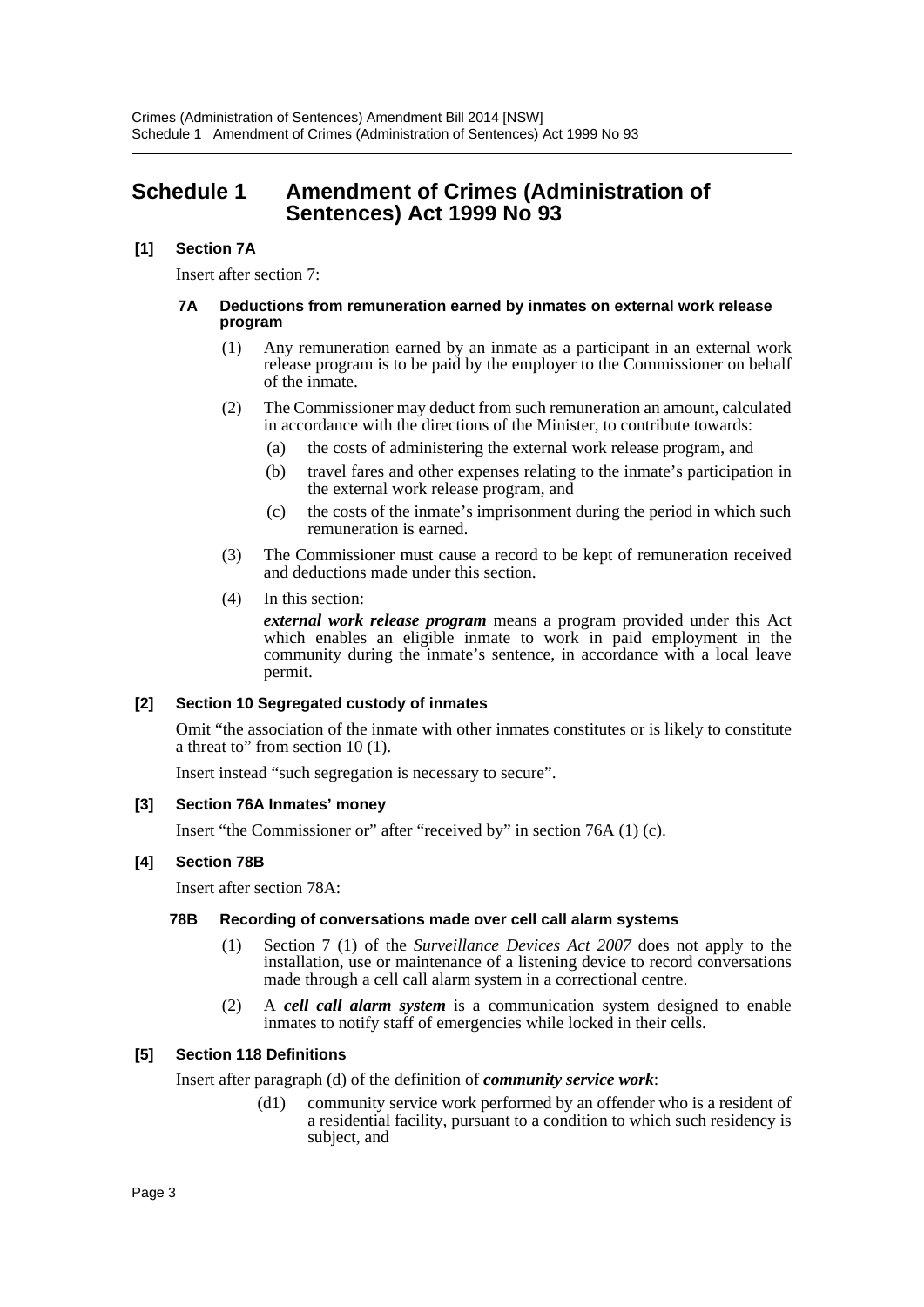# **[6] Section 118, definition of "offender"**

Insert at the end of paragraph (d):

, or

(e) while a resident of a residential facility, pursuant to a condition to which such residency is subject.

#### **[7] Section 128 Conditions of parole generally**

Omit "section 128B" from section 128 (3). Insert instead "sections 128B and 128C".

#### **[8] Section 128C**

Insert after section 128B:

#### **128C Condition of parole order in exceptional circumstances as to supervision**

It is a condition of a parole order made under section 160 in respect of an offender that, for the whole of the period for which the parole order is in force, the offender is to be subject to supervision, as prescribed by the regulations.

#### **[9] Sections 137B and 143B**

Omit "offender's parole eligibility date" wherever occurring.

Insert instead "date on which the offender first becomes eligible for release on parole".

#### **[10] Section 138 Release of offender on parole**

Insert "(other than an order made following consideration of the offender's case under section 137B)" after "date" where firstly occurring in section 138 (1AA) (a).

# **[11] Section 151 Release of serious offender on parole**

Insert "(other than an order made following consideration of the offender's case under section 143B)" after "date" where firstly occurring in section 151 (1) (a).

# **[12] Section 170 Revocation of parole order**

Insert after section 170 (1) (a1):

(a2) in the case of an offender who has been granted parole under section 160 on the grounds that he or she is dying or because of exceptional extenuating circumstances, if it is satisfied that those grounds or circumstances no longer exist, or

# **[13] Section 181 Warrants committing offenders to correctional centres**

Omit section 181 (2). Insert instead:

- (2) A warrant under this section is to be signed by the Secretary of the Parole Authority and as soon as practicable afterwards countersigned by a judicial member of the Parole Authority.
- (2A) An order under this section is to be signed by a judicial member of the Parole Authority.

# **[14] Section 181 (5) and (6)**

Insert after section 181 (4):

(5) A warrant under this section has effect on its signing by the Secretary of the Parole Authority and is not invalid merely because it is not countersigned by a judicial member of the Parole Authority.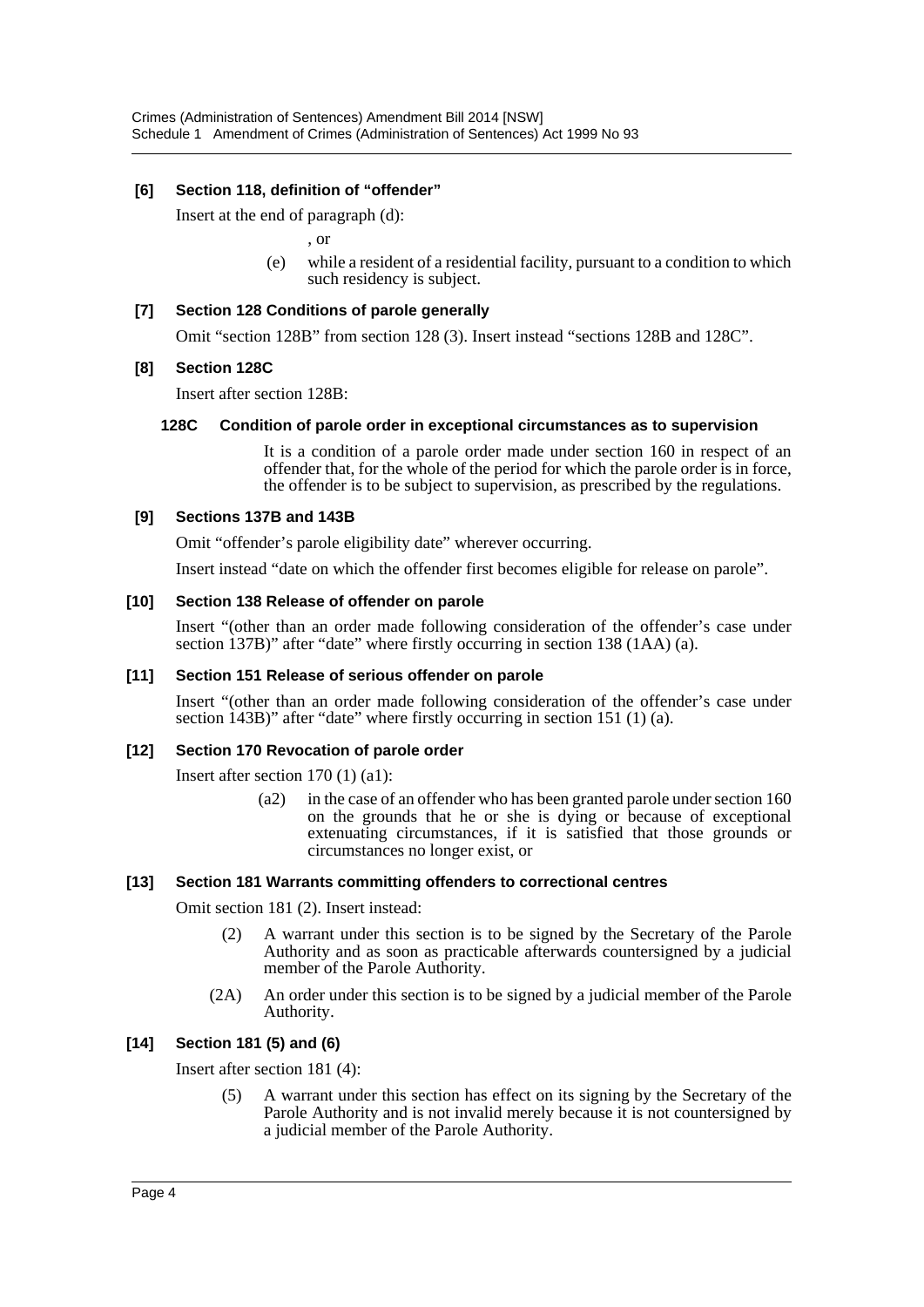(6) A reference in this section to a judicial member of the Parole Authority is a reference to a judicial member referred to in section 183 (2) (a).

# **[15] Section 194 Security of certain information**

Insert after section 194 (1):

- (1A) Nothing in this Act or the regulations requires a person to be provided with information about the content of a report or other document, a copy of which is not (by operation of subsection (1)) required to be provided to a person, if, in the opinion of a judicial member:
	- (a) not providing the information to the person is necessary in the public interest, and
	- (b) that public interest outweighs any right to procedural fairness that may be denied by not providing the information.

# **[16] Section 209A Security of certain information**

Insert at the end of the section:

- (2) Nothing in this Act or the regulations requires a person to be provided with information about the content of a report or other document, a copy of which is not (by operation of subsection  $(1)$ ) required to be provided to a person, if, in the opinion of a judicial member:
	- (a) not providing the information to the person is necessary in the public interest, and
	- (b) that public interest outweighs any right to procedural fairness that may be denied by not providing the information.

# **[17] Section 235G Functions of Departmental compliance and monitoring officers**

Omit "Part 2 of" from section 235G (2) (b).

# **[18] Section 236M Accommodation of offenders in residential facilities**

Omit "non-custodial orders (referred to as *non-custodial residents*)" from section 236M (1) (b).

Insert instead "community-based orders".

# **[19] Section 236M (3) (a)**

Omit "a non-custodial resident".

Insert instead "a person residing in a residential facility who is the subject of a community-based order".

# **[20] Section 236M (5)**

Omit the subsection. Insert instead:

- (5) In this section, a *community-based order* means any of the following orders:
	- (a) an order under Division 3 of Part 2 of the *Crimes (Sentencing Procedure) Act 1999*,
	- (b) a parole order, a home detention order or an intensive correction order,
	- (c) an extended supervision order or an interim supervision order under the *Crimes (High Risk Offenders) Act 2006*,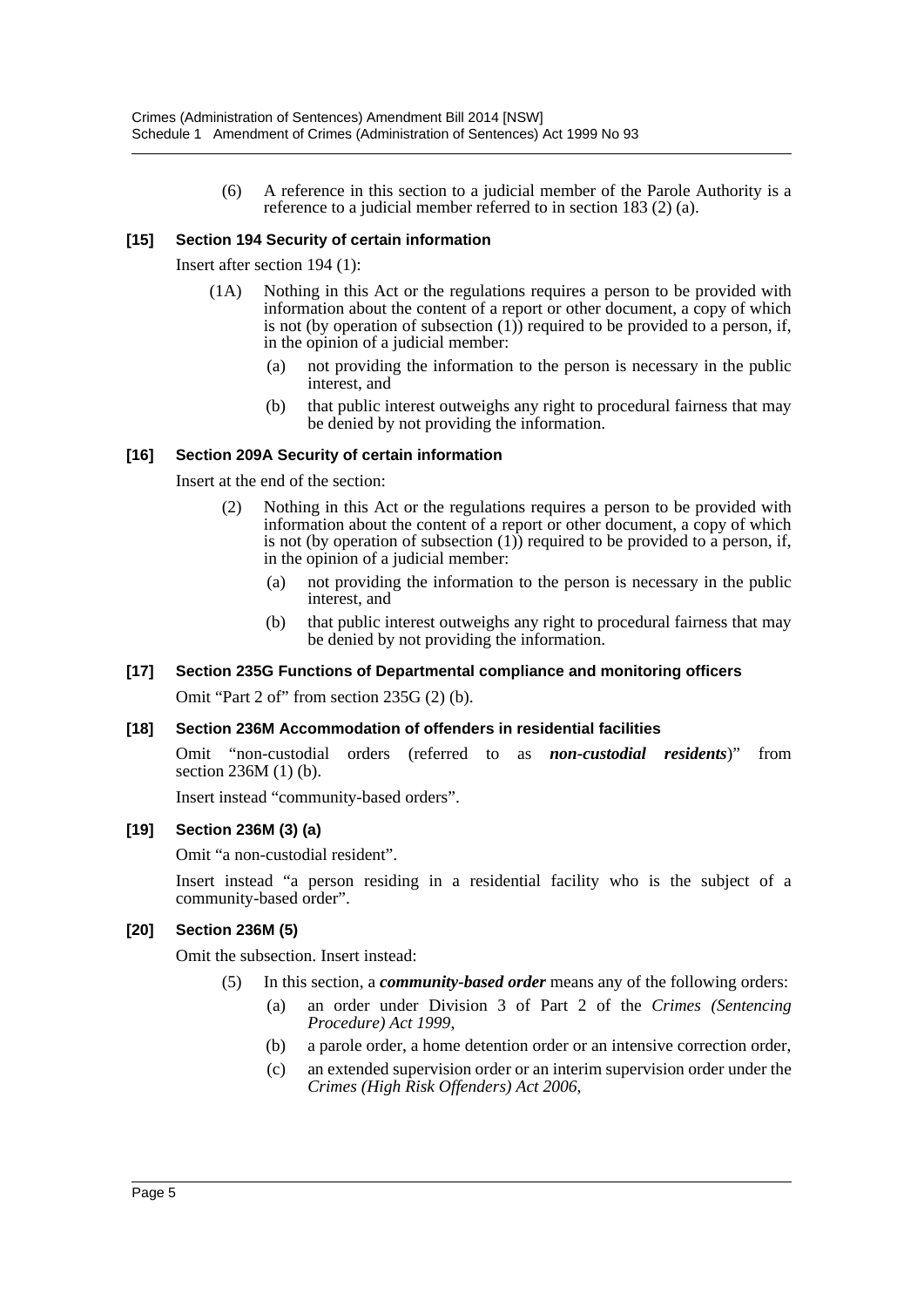(d) a community supervision order (within the meaning of Part 4A), if the person subject to it is in community custody (Stage 3) (within the meaning of that Part).

# **[21] Section 241A**

Insert after section 241:

# **241A Testing of correctional centre staff for alcohol and prohibited drugs**

(1) In this section:

*employee* of a management company means a person employed by the management company, who holds an authority under section 240 to perform duties at a correctional centre managed by the management company. *prohibited drug* has the same meaning as in the *Drug Misuse and Trafficking Act 1985*.

- (2) A management company must:
	- (a) prepare and implement a program, approved by the Commissioner, for the testing of its employees for alcohol and prohibited drugs, and
	- (b) ensure that its employees are not under the influence of alcohol or any prohibited drug when on duty, or when present at their place of work and about to go on duty, and
	- (c) report to the Commissioner, if requested in writing by the Commissioner to do so, on the implementation of the program.
- (3) The Commissioner may, whenever the Commissioner considers it appropriate to do so, direct a management company to require an employee to undergo testing for alcohol and prohibited drugs:
	- (a) in accordance with the testing program approved by the Commissioner, or
	- (b) in accordance with Division 5 of Part 11 (as applied by subsection (5)) and the regulations.
- (4) A management company must comply with a direction of the Commissioner given under this section.
- (5) Division 5 of Part 11 applies in relation to the testing of an employee for alcohol and prohibited drugs as if the references to a member of correctional staff in that Division were references to an employee referred to in this section.
- (6) For the purposes of subsection (3) (b), the regulations may make provision, in relation to employees referred to in this section, for or with respect to any matter for or with respect to which regulations may be made under Division 5 of Part 11 in relation to members of correctional staff (other than a matter referred to in section 236I (j) or  $(k)$ ).
- (7) This section applies to and in respect of a submanagement company and the persons it employs for the purposes of a submanagement agreement in the same way as it applies to and in respect of a management company and its employees.

# **[22] Schedule 1 Parole Authority**

Insert at the end of clause 13:

(2) The Secretary of the Parole Authority may act as a non-judicial member for the purposes of constituting a quorum for a meeting of the Parole Authority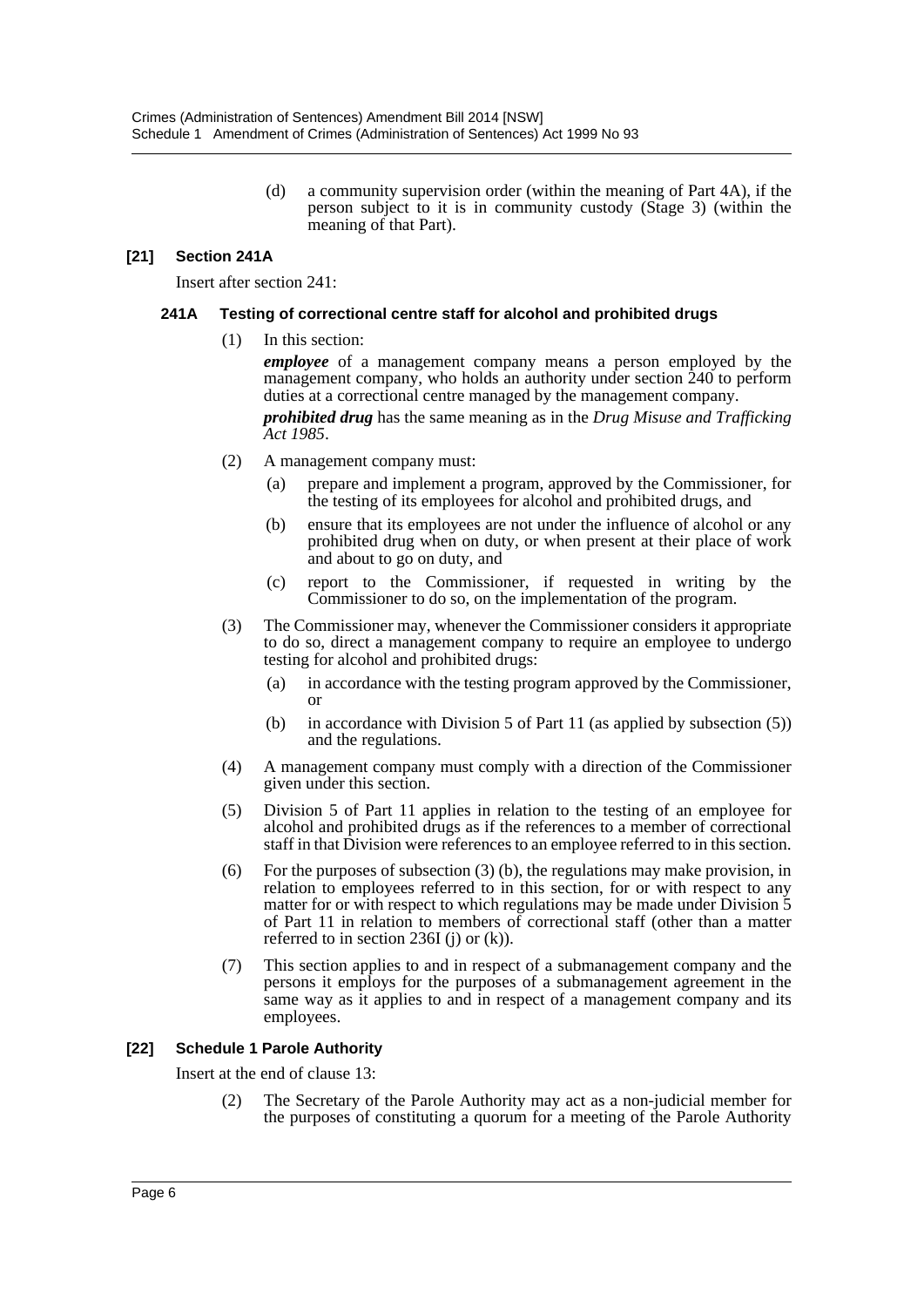and for the purposes of the meeting if the judicial member who is to preside at the meeting considers it necessary because:

- (a) the business to be conducted at the meeting is of an urgent nature, and
- (b) no other non-judicial member is readily available to constitute a quorum.

While so acting, the Secretary has all the functions of a non-judicial member and is taken to be such a member.

# **[23] Schedule 5 Savings, transitional and other provisions**

Insert at the end of clause 1 (1):

any other Act that amends this Act

# **[24] Schedule 5, Part 19**

Insert after clause 109:

# **Part 19 Provisions consequent on enactment of Crimes (Administration of Sentences) Amendment Act 2014**

# **110 Definition**

In this Part: *amending Act* means the *Crimes (Administration of Sentences) Amendment Act 2014*.

# **111 Validation of certain deductions**

- (1) A deduction made before the commencement of section 7A (2) from remuneration earned by an inmate as a participant in an external work release program is taken to have been validly made at the time it was made if it would have been validly made on or after that commencement.
- (2) Accordingly, no compensation is payable in respect of such a deducted amount or in respect of interest that may have accrued on such a deducted amount had it not been deducted.
- (3) In subclause (1):

*external work release program* has the same meaning as in section 7A, but extends to a corresponding program under the former *Correctional Centres Act 1952* (a *corresponding program*).

(4) For the purposes of applying subclause (1) to a deduction from remuneration earned by an inmate as a participant in a corresponding program, a reference in section 7A (2) to an external work release program and to remuneration earned by an inmate from participation in such a program is taken to be a reference to a corresponding program and to remuneration earned by an inmate as a participant in such a program.

# **112 Segregated custody directions**

A segregated custody direction in force under Division 2 of Part 2 of this Act immediately before the amendment of section 10 by the amending Act continues to have effect under (and subject to) Division 2 of Part 2 as if section 10 had not been so amended.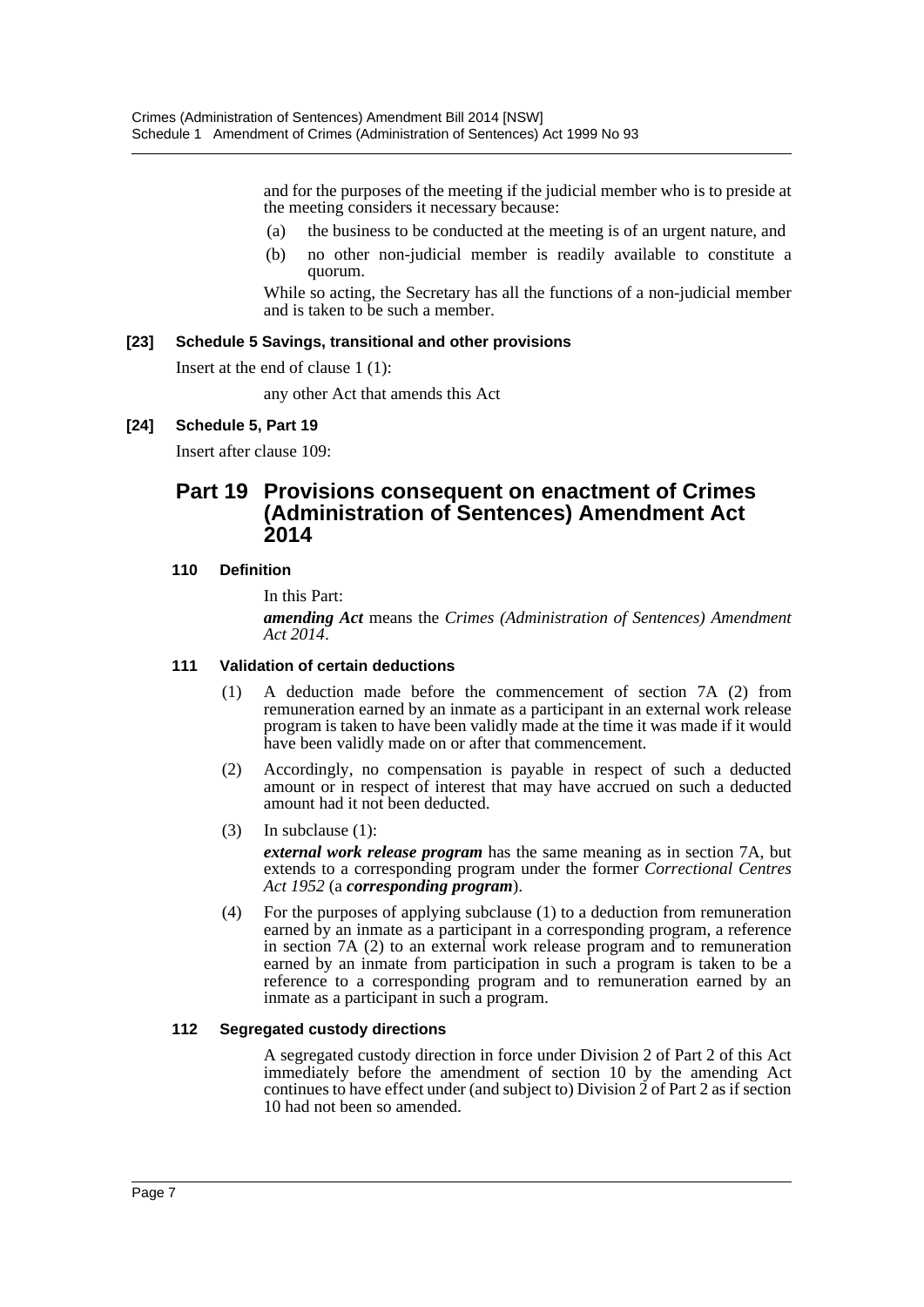#### **113 Protection from civil liability in respect of certain community service work performed by residents of residential facilities**

Sections 120 and 121, as extended in their operation by the amendments made to section 118 by the amending Act, apply in relation to community service work performed by an offender the subject of those amendments, whether occurring before or on or after the date on which those amendments commence.

#### **114 Parole in exceptional extenuating circumstances**

- (1) Section 128C applies only in relation to a parole order made under section 160 on or after the date on which section 128C commences.
- (2) Section 170 (1) (a2) extends to a parole order made under section 160 before the date on which section 170  $(1)$   $(2)$  commences.

#### **115 Consideration of parole so as to avoid manifest injustice**

Sections 137B and 143B, as amended by the amending Act, apply to an offender whether the date on which the offender first becomes eligible for release on parole occurs before, or on or after, the date on which those amendments commence.

#### **116 Signing of warrants**

A warrant in force under section 181 immediately before the amendment of section 181 by the amending Act is taken to be a warrant in force under that section as so amended, and may be enforced accordingly.

#### **117 Security of certain information**

- (1) Section 194 (1A) extends to a report or other document (or any part of the report or document) that is not required to be provided to a person by operation of section 194 (1) before the commencement of section 194 (1A).
- (2) Section 209A (2) extends to a report or other document (or any part of the report or document) that is not required to be provided to a person by operation of section 209A before the commencement of section 209A (2).

# **118 Accommodation of offenders in residential facilities**

The amendments made to section 236M by the amending Act apply as if those amendments had commenced on the commencement of Division 7 of Part 11 of this Act.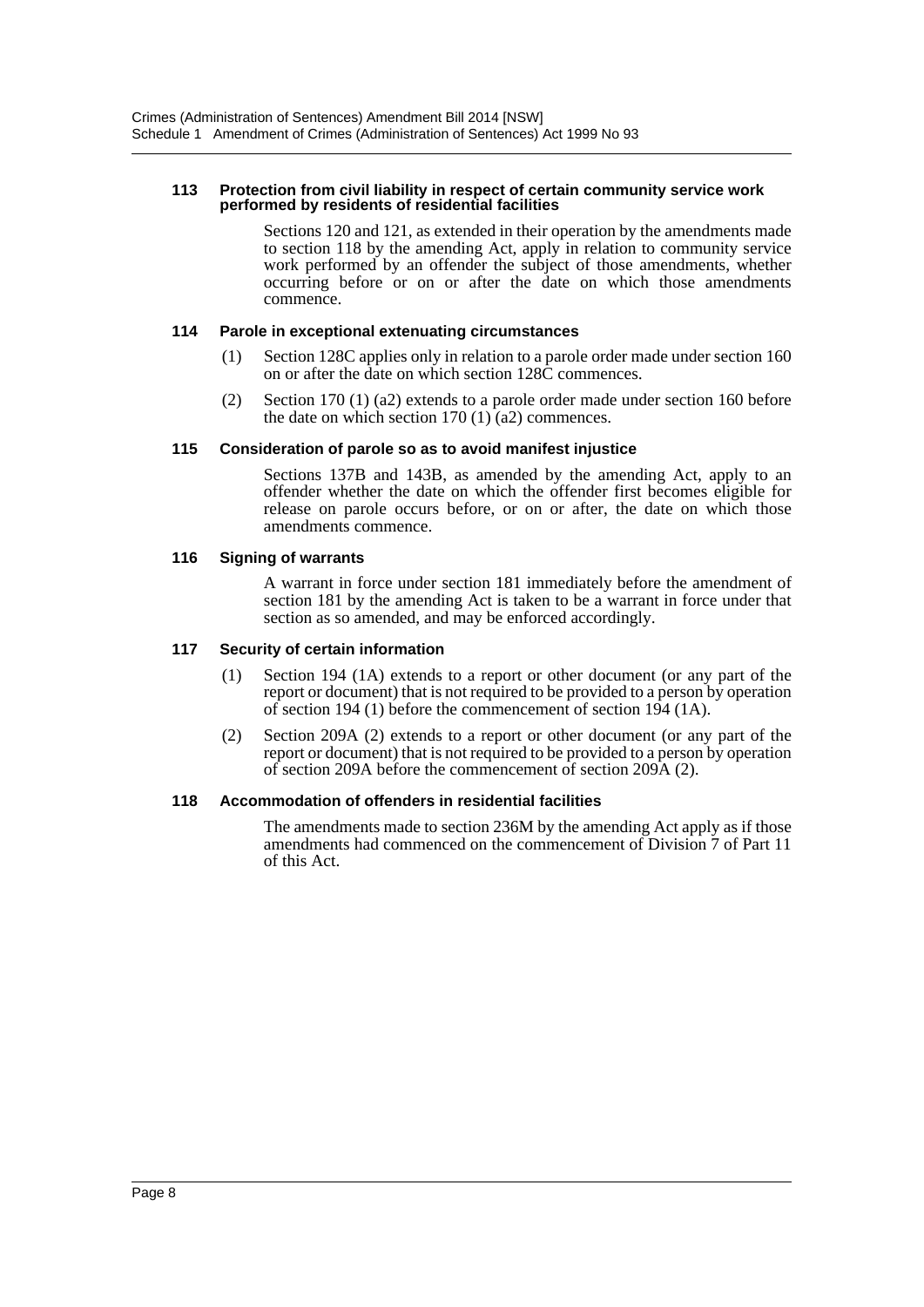# <span id="page-9-0"></span>**Schedule 2 Amendment of Fines Act 1996 No 99**

# **[1] Section 18 Special provision relating to certain victims support levies**

Insert "and to any remuneration earned by the offender as a participant in an external work release program (within the meaning of section 7A of that Act)" after "*Crimes (Administration of Sentences) Act 1999*" in section 18 (8).

# **[2] Schedule 3 Savings, transitional and other provisions**

Insert at the end of the Schedule with appropriate Part and clause numbering:

# **Part Provisions consequent on enactment of Crimes (Administration of Sentences) Amendment Act 2014**

#### **Definition**

In this Part:

*amending Act* means the *Crimes (Administration of Sentences) Amendment Act 2014*.

#### **Validation of certain deductions and enforcement of certain fines**

- (1) A victims support levy enforced, before the amendment of this Act by the amending Act, by means of a deduction from remuneration earned by an offender as a participant in an external work release program is taken to have been validly enforced if it would have been validly enforced had this Act as so amended (and any relevant provision to which it refers) then been in force with any necessary modification.
- (2) A deduction for the purposes of enforcing a victims support levy made before the amendment of this Act by the amending Act from remuneration earned by an offender as a participant in an external work release program is taken to have been validly made at the time it was made if it would have been validly made had this Act as so amended (and any relevant provision to which it refers) then been in force with any necessary modification.
- (3) Accordingly, no compensation is payable in respect of such a deducted amount or in respect of interest that may have accrued on such a deducted amount had it not been deducted.
- (4) In this clause: *external work release program* has the same meaning as in section 7A of the *Crimes (Administration of Sentences) Act 1999*, but extends to a corresponding program under the former *Correctional Centres Act 1952*.
- (5) A reference in this clause to a victims support levy extends to include a reference to a compensation levy payable under Part 5 of the former *Victims Support and Rehabilitation Act 1996* or Part 6A of the former *Victims Compensation Act 1987*.